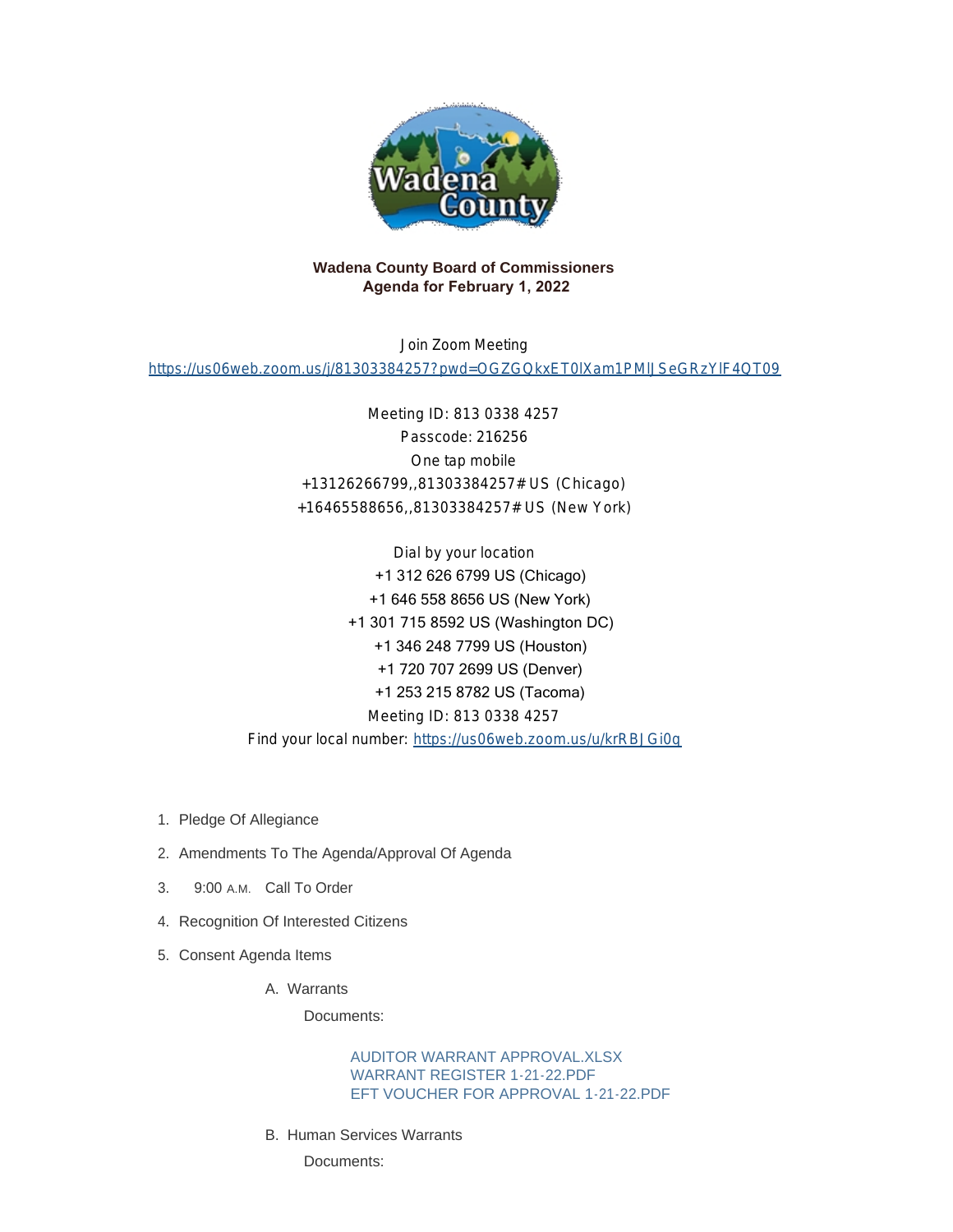### [2-1-22-HUMAN SERVICES ACH-EFT TRANSACTIONS AND](http://mn-wadenacounty.civicplus.com/AgendaCenter/ViewFile/Item/4723?fileID=7031)  ADMINSTRATIVE WARRANT REGISTER.PDF

C. Notification Of Hire February 2022

Documents:

[NOTIFICATION OF HIRE FEBRUARY 2022.PDF](http://mn-wadenacounty.civicplus.com/AgendaCenter/ViewFile/Item/4729?fileID=7037)

D. Public Health Advisory Committee Member Appointment Documents:

> [PUBLIC HEALTH ADVISORY COMMITTEE MEMBER](http://mn-wadenacounty.civicplus.com/AgendaCenter/ViewFile/Item/4735?fileID=7043)  APPOINTMENT.PDF

E. Intent Not To File For Office

Documents:

## [INTENT NOT TO FILE FOR OFFICE.PDF](http://mn-wadenacounty.civicplus.com/AgendaCenter/ViewFile/Item/4728?fileID=7036)

F. Increasing Credit Card Limit

Documents:

[INCREASING CREDIT CARD LIMIT.PDF](http://mn-wadenacounty.civicplus.com/AgendaCenter/ViewFile/Item/4734?fileID=7042)

- 6. Regular Agenda Items
- 7. Recognition Of Retiring Employees Documents:

[RECOGNITION OF RETIRING EMPLOYEES.PDF](http://mn-wadenacounty.civicplus.com/AgendaCenter/ViewFile/Item/4731?fileID=7039)

2022 Tandem Axle Cab And Chassis Amendment 8. Documents:

#### [2022 TANDEM AXLE CAB AND CHASSIS AMENDMENT.PDF](http://mn-wadenacounty.civicplus.com/AgendaCenter/ViewFile/Item/4725?fileID=7033)

9. 2022 Dump Body Hoist Plow Equipment Amendment Documents:

## [2022 DUMP BODY HOIST PLOW EQUIPMENT AMENDMENT.PDF](http://mn-wadenacounty.civicplus.com/AgendaCenter/ViewFile/Item/4726?fileID=7034)

10. MnDNR Trail Program Grant Resolutions Update Documents:

[MNDNR TRAIL PROGRAM GRANT RESOLUTIONS UPDATE.PDF](http://mn-wadenacounty.civicplus.com/AgendaCenter/ViewFile/Item/4721?fileID=7027)

11. Planning & Zoning Annual Report 2021 Documents:

[PLANNING AND ZONING ANNUAL REPORT 2021.PDF](http://mn-wadenacounty.civicplus.com/AgendaCenter/ViewFile/Item/4727?fileID=7035)